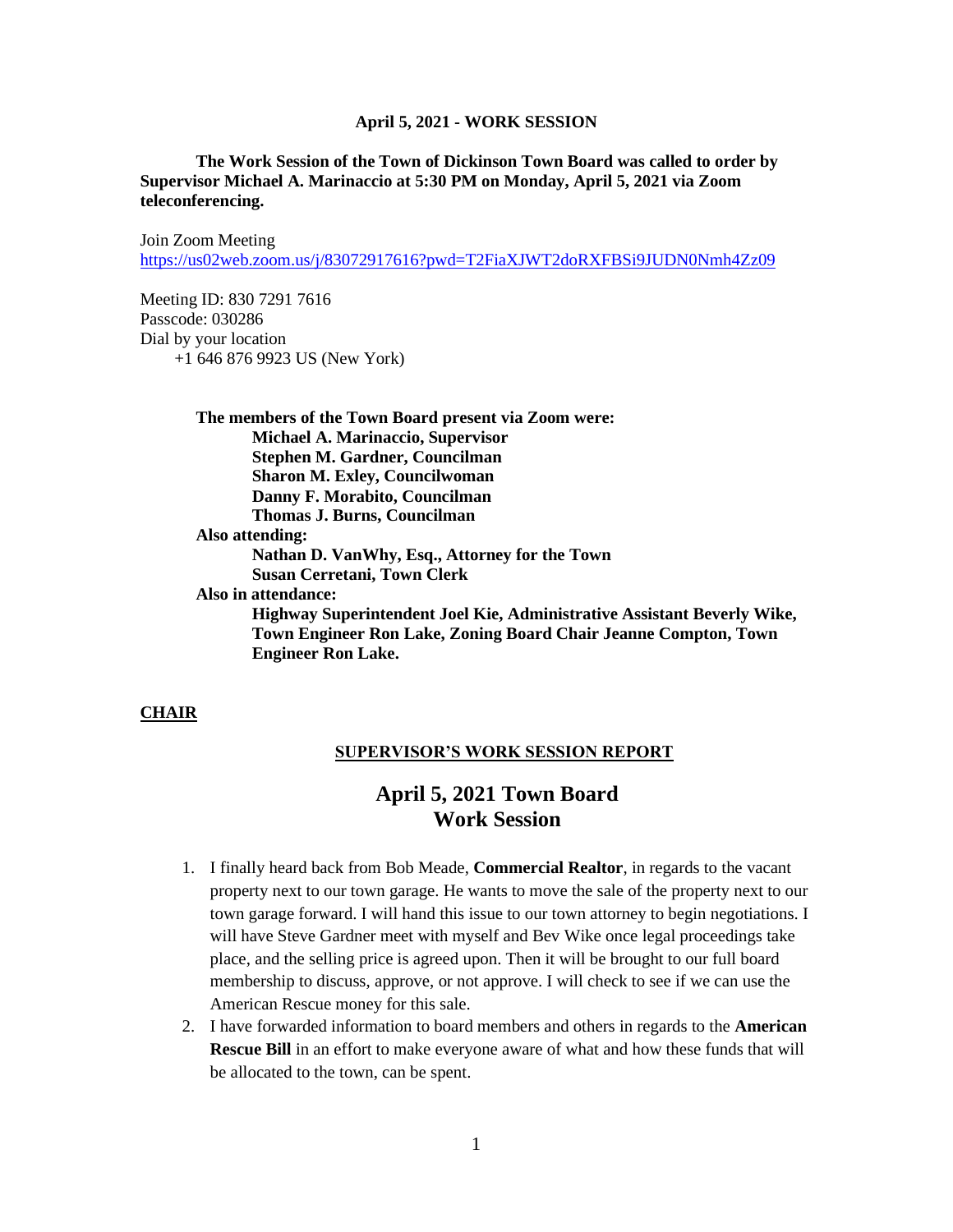### **SUPERVISOR'S WORK SESSION REPORT CONTINUED:**

- 3. In regard to the **American Rescue Bill**, I have attended several **Zoom** meetings sponsored by the **NYS Association of Towns** in an effort to clarify how the funds can be used by the various municipalities. I sent out the meeting content to all of you to review. Many questions remain and the **AOT** is working on them. This funding is a two-year program. The allotted funds will be sent to us and there is an end date for spending, otherwise any unused funds must be returned to the federal government. Paying off the mortgage on the town hall may not be an allowed use of the funds. I will keep everyone updated as new information is gathered.
- 4. Town Disaster Plan: I forwarded the **Town Disaster Plan** to most staff, town board members, Joel, Sue, and others for review. We need to make this plan official by voting by resolution next week. A copy will then be forwarded as instructed by NY State along with a copy of the resolution.
- 5. A group of us met regarding the town hall door replacement project. Funding for this project which is estimated in the \$40K range will be researched. We still have the \$50K grant that we received years ago but it remains on hold by the **NY State Finance Committee.** Senator Akshar is working on this for us. I am also researching the possibility of using some of the Rescue funds when we receive them and if the funds can be used for the project. Regardless, the doors need to be replaced to increase security of the building, make the building more **ADA** compliant and assist us in letting visitors into the building during the **COVID** crisis and any future emergency that may occur.
- 6. The town newsletter is at the printer and will be mailed to our town and village residents within a week.
- 7. As you are all aware, the bridge/roundabout project has begun. Joel and I attended a joint meeting at the Chenango Town Hall. In attendance were Town of Chenango officials, Town of Fenton officials, and project engineers from the **NYS Department of Transportation**. Besides the bridge project, there will also be work being done on Front Street in the Town of Chenango near the **Dunkin Donuts** store and heading further north to the **Price Chopper** area.
- 8. I participated in a **Zoom** meeting sponsored by the **AOT** today regarding the legislation authorizing the cultivation and consumption of recreational adult use cannabis in New York State.
- 9. It was announced that the **Regal Cinema Complex** in our town will reopened on Good Friday. We are very happy to see the theater reopen.
- 10. I would like to see a review done by our code enforcement staff regarding the building of structures, garages, etc. in residential areas of the town and the total square footage of the property that can be used for such structures. Lately, there have been a few very large garages built on private residential properties that in my opinion, negatively change the looks of the neighborhoods.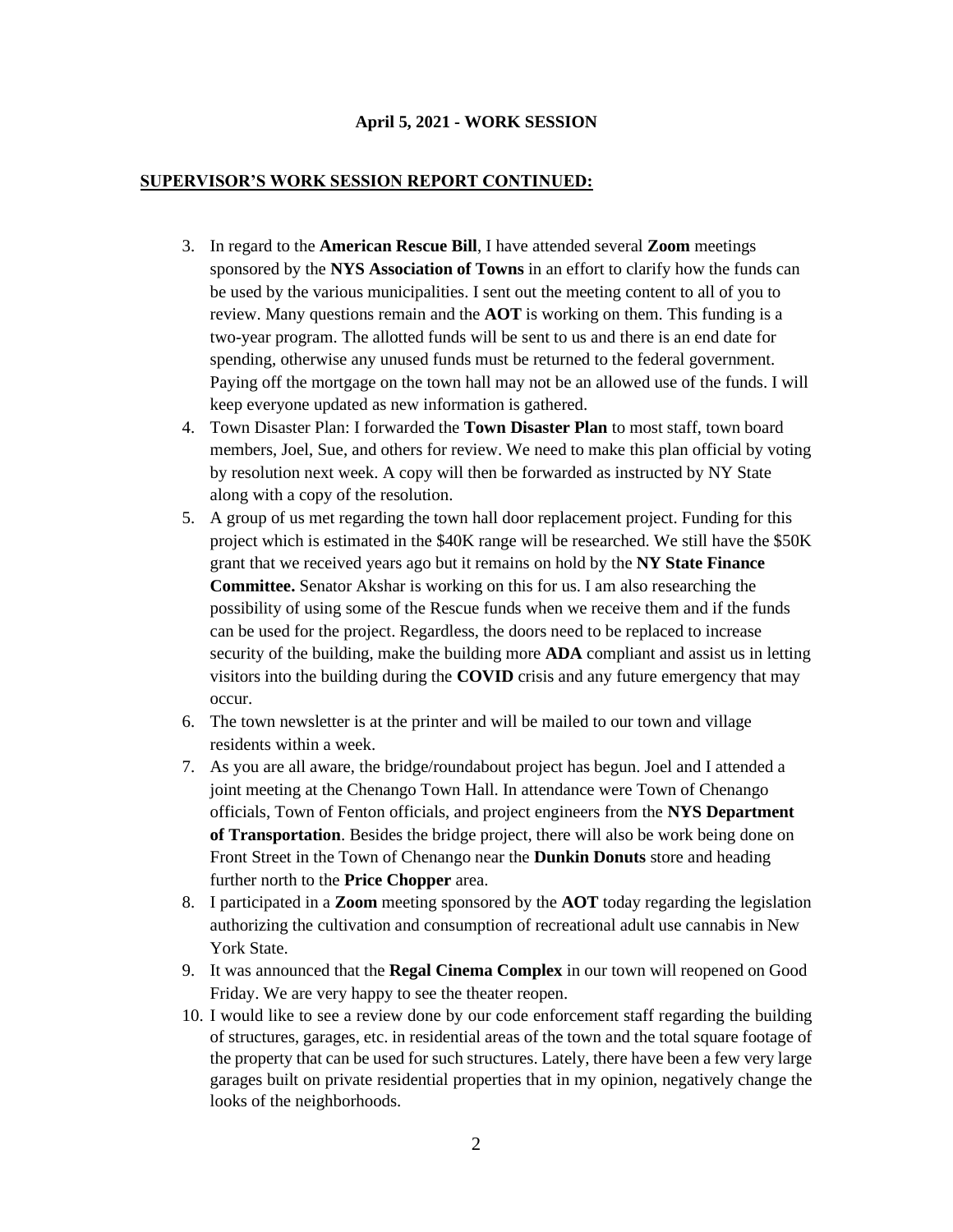# **ATTORNEY**

# **UPDATE: SPECTRUM CONTRACT**

Attorney VanWhy reported that he is still waiting for **Spectrum** to come to terms with the contract. Mr. VanWhy stated there is speculation that the delay could be that **Spectrum** is waiting for changes from the **FCC** because of pending regulations with the change of the administration.

## **UPDATE: LITIGATION OUTSIDE RETAINER**

Attorney VanWhy reported that he has talked with Sunset Drive resident Mr. Florance's attorney Rick Miller. Mr. Florance's concern is to limit the towns right to place the sewer line to a defined area which would require a survey. Mr. VanWhy stated that Mr. Florance must pay for the survey and cooperate with the Town. Mr. VanWhy has not filed a lawsuit yet and he would prefer to negotiate with Mr. Florance.

## **CODE**

Supervisor Marinaccio stated that many contractors have been in violation of code by not applying for building permits before starting work. There are repeat offenders. It is placing a great burden on the code department, clerk, attorney, etc. Mr. Kie would like the fees increased for those in violation.

### **PUBLIC WORKS**

Highway Superintendent Kie reported that all the streets have been swept. The sweeper had to be repaired because it was full of holes. In the meantime, Mr. Kie rented a sweeper to perform the work around the town and village.

Mr. Kie reported that some residents have been using Bert Adams trash containers for yard waste. The highway crew has been instructed to not empty them. They are too heavy and do not have handles.

# **ZONING BOARD**

Zoning Board Chair Compton reported that there is a zoning variance hearing at the end of the month.

Councilman Morabito attended a flood task force meeting.

Councilwoman Exley expressed disappointment to see that a liquor store is going in at the corner of Glenwood Ave. and Prospect Street.